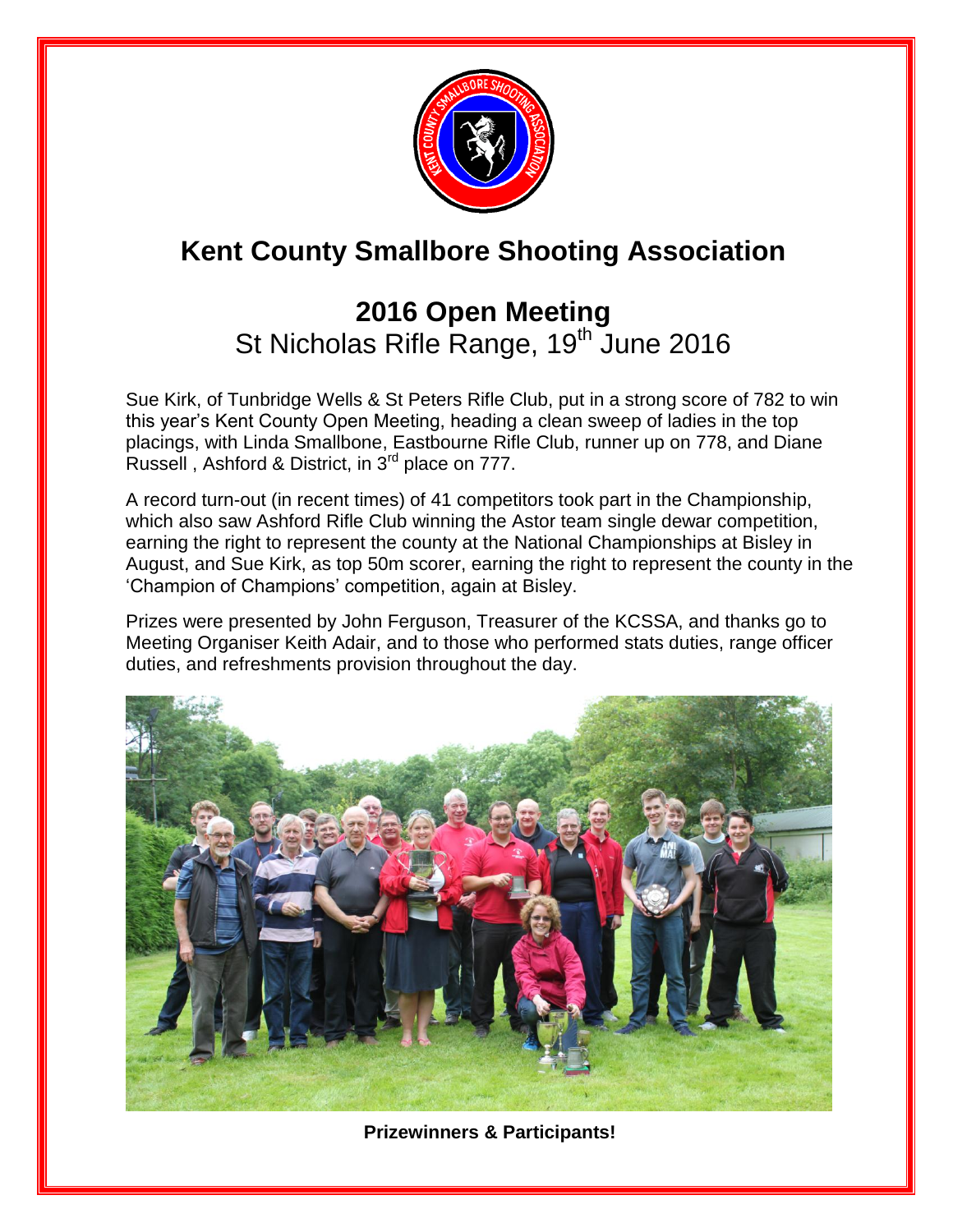#### **Main Prizewinners are as follows:**

| <b>Class A</b><br>1 <sup>st</sup><br>2 <sup>nd</sup><br>3 <sup>rd</sup> | Sue Kirk<br>Linda Smallbone<br>Diane Russell            | 782<br>778<br>777 |
|-------------------------------------------------------------------------|---------------------------------------------------------|-------------------|
| Class B<br>1 <sup>st</sup><br>2 <sup>nd</sup><br>3 <sup>rd</sup>        | John Robinson<br><b>Edward Gittins</b><br><b>B</b> Fenn | 768<br>764<br>758 |
| <b>Class C</b><br>1 <sup>st</sup><br>2 <sup>nd</sup><br>3 <sup>rd</sup> | <b>B</b> Stannard<br>David Robinson<br>M Farley         | 758<br>752<br>750 |

#### **Ladies**

1st S Kirk

#### **Veterans**

1st L Smallbone

#### **Juniors**

1st E Gittins

#### **Open Club Pairs**

1st S Kirk & T Blackwell 2nd D Russell & A Parkinson

#### **Any Sights**

1st K Adair 2nd A Parkinson

**Astor Club Team** Ashford & District R C





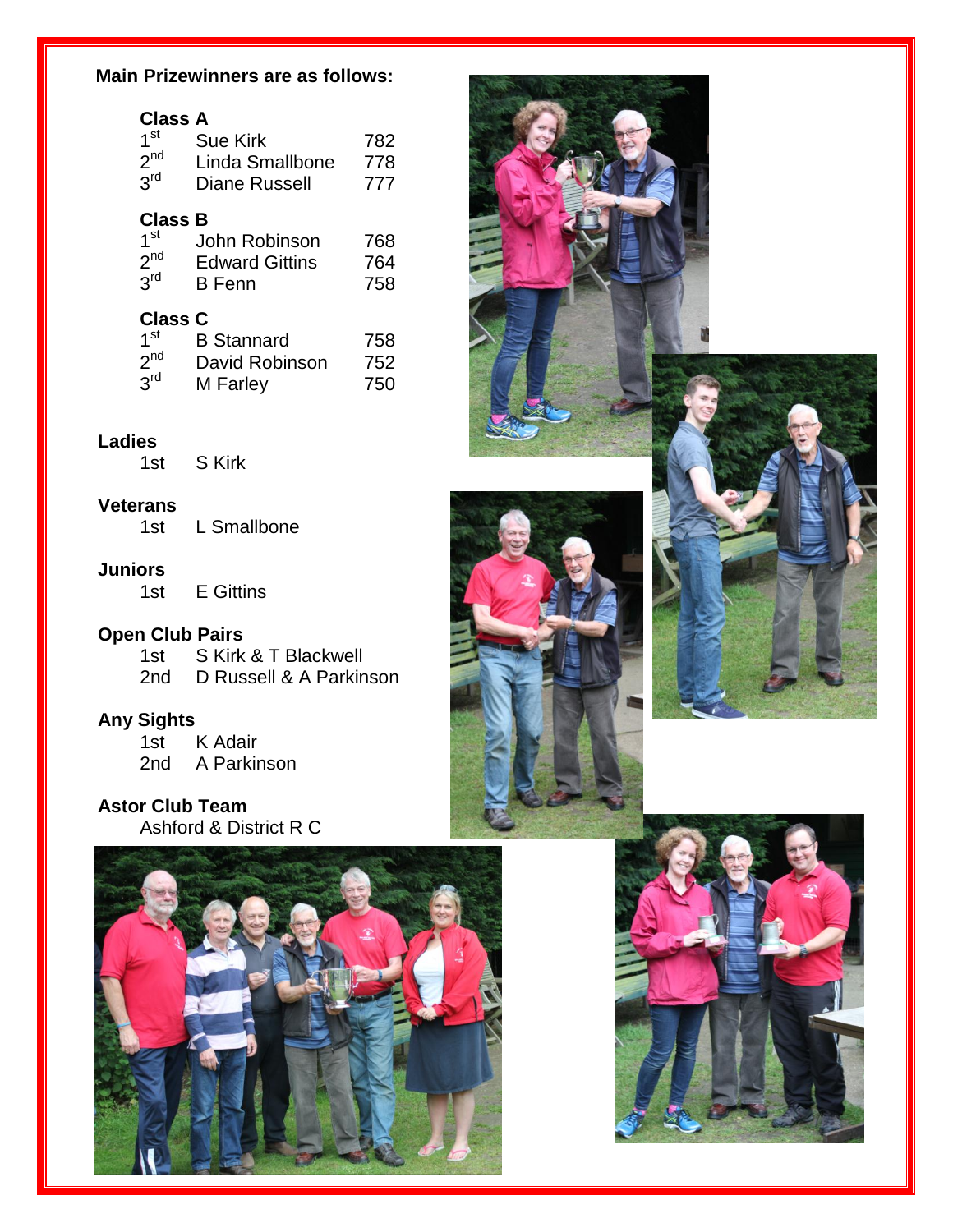| <b>Full Results</b> |                     |                         |              |                  |                |                  |                  |
|---------------------|---------------------|-------------------------|--------------|------------------|----------------|------------------|------------------|
| <b>Class A</b>      | 50 <sub>m</sub>     |                         | <b>100yd</b> |                  |                | <b>Grand Agg</b> |                  |
|                     | 1                   | $\overline{2}$          | total        | 1                | $\overline{2}$ | total            |                  |
| S Kirk              | 195                 | 197                     | 392          | 196              | 194            | 390              | 782              |
| L Smallbone         | 197                 | 193                     | 390          | 195              | 193            | 388              | 778              |
| D Russell           | 197                 | 194                     | 391          | 194              | 192            | 386              | 777              |
| <b>T Blackwell</b>  | 193                 | 194                     | 387          | 197              | 192            | 389              | 776              |
| K Adair             | 194                 | 195                     | 389          | 191              | 192            | 383              | 772              |
| N Morton            | 194                 | 194                     | 388          | 188              | 195            | 383              | 771              |
| A Parkinson         | 192                 | 192                     | 384          | 194              | 192            | 386              | 770              |
| D Price             | 194                 | 194                     | 388          | 191              | 191            | 382              | 770              |
| G Freeman           | 194                 | 192                     | 386          | 192              | 191            | 383              | 769              |
| J Livingstone       | 190                 | 193                     | 383          | 190              | 190            | 380              | 763              |
| D Sprules           | 187                 | 190                     | 377          | 188              | 191            | 379              | 756              |
|                     |                     |                         |              |                  |                |                  |                  |
| <b>Class B</b>      | 50m                 |                         |              | <b>100yd</b>     |                |                  | <b>Grand Agg</b> |
|                     | 1                   | $\overline{2}$          | total        | 1                | $\mathbf{2}$   | total            |                  |
| J Robinson          | 194                 | 193                     | 387          | 191              | 190            | 381              | 768              |
| <b>E</b> Gittins    | 193                 | 193                     | 386          | 187              | 191            | 378              | 764              |
| <b>B</b> Fenn       | 192                 | 184                     | 376          | 195              | 187            | 382              | 758              |
| S Bailey            | 186                 | 188                     | 374          | 184              | 191            | 375              | 749              |
| P Locke             | 185                 | 190                     | 375          | 187              | 186            | 373              | 748              |
| C Piper-Gamage      | 184                 | 185                     | 369          | 187              | 188            | 375              | 744              |
| H Martin            | 185                 | 190                     | 375          | 181              | 188            | 369              | 744              |
| <b>F</b> Cowley     | 191                 | 192                     | 383          | 179              | 182            | 361              | 744              |
| D Farnfield         | 190                 | 184                     | 374          | 186              | 182            | 368              | 742              |
| S Wilby             | 189                 | 187                     | 376          | 173              | 193            | 366              | 742              |
| S Scott<br>S Adair  | 189<br>180          | 189<br>189              | 378<br>369   | 184<br>181       | 178<br>187     | 362<br>368       | 740<br>737       |
| J Lovett            | 187                 | 191                     | 378          | 174              | 181            | 355              | 733              |
|                     |                     |                         |              |                  |                |                  |                  |
| <b>Class C</b>      | 50m<br><b>100yd</b> |                         |              | <b>Grand Agg</b> |                |                  |                  |
|                     | 1                   | $\overline{\mathbf{2}}$ | total        | 1                | $\mathbf{2}$   | total            |                  |
| <b>B</b> Stannard   | 192                 | 190                     | 382          | 187              | 189            | 376              | 758              |
| D Robinson          | 189                 | 187                     | 376          | 193              | 183            | 376              | 752              |
| M Farley            | 192                 | 179                     | 371          | 189              | 190            | 379              | 750              |
| A Rayner            | 186                 | 185                     | 371          | 190              | 180            | 370              | 741              |
| C Waldron           | 188                 | 188                     | 376          | 178              | 186            | 364              | 740              |
| <b>B</b> Hunt       | 184                 | 187                     | 371          | 184              | 183            | 367              | 738              |
| A Smethurst         | 172                 | 189                     | 361          | 191              | 184            | 375              | 736              |
| J Millar            | 190                 | 186                     | 376          | 179              | 181            | 360              | 736              |
| C Kingston          | 180                 | 186                     | 366          | 186              | 182            | 368              | 734              |
| <b>B</b> Jenner     | 175                 | 192                     | 367          | 186              | 181            | 367              | 734              |
| A Houghton          | 182                 | 177                     | 359          | 182              | 187            | 369              | 728              |
| J Adams             | 184                 | 176                     | 360          | 174              | 181            | 355              | 715              |
| J Prout             | 185                 | 170                     | 355          | 178              | 175            | 353              | 708              |
| S Mills             | 178                 | 175                     | 353          | 175              | 178            | 353              | 706              |
| A Quigley           | 173                 | 180                     | 353          | 170              | 178            | 348              | 701              |
| M Cowley            | 177                 | 172                     | 349          | 156              | 179            | 335              | 684              |
| A Branson           | 177                 | 173                     | 350          | 158              | 170            | 328              | 678              |